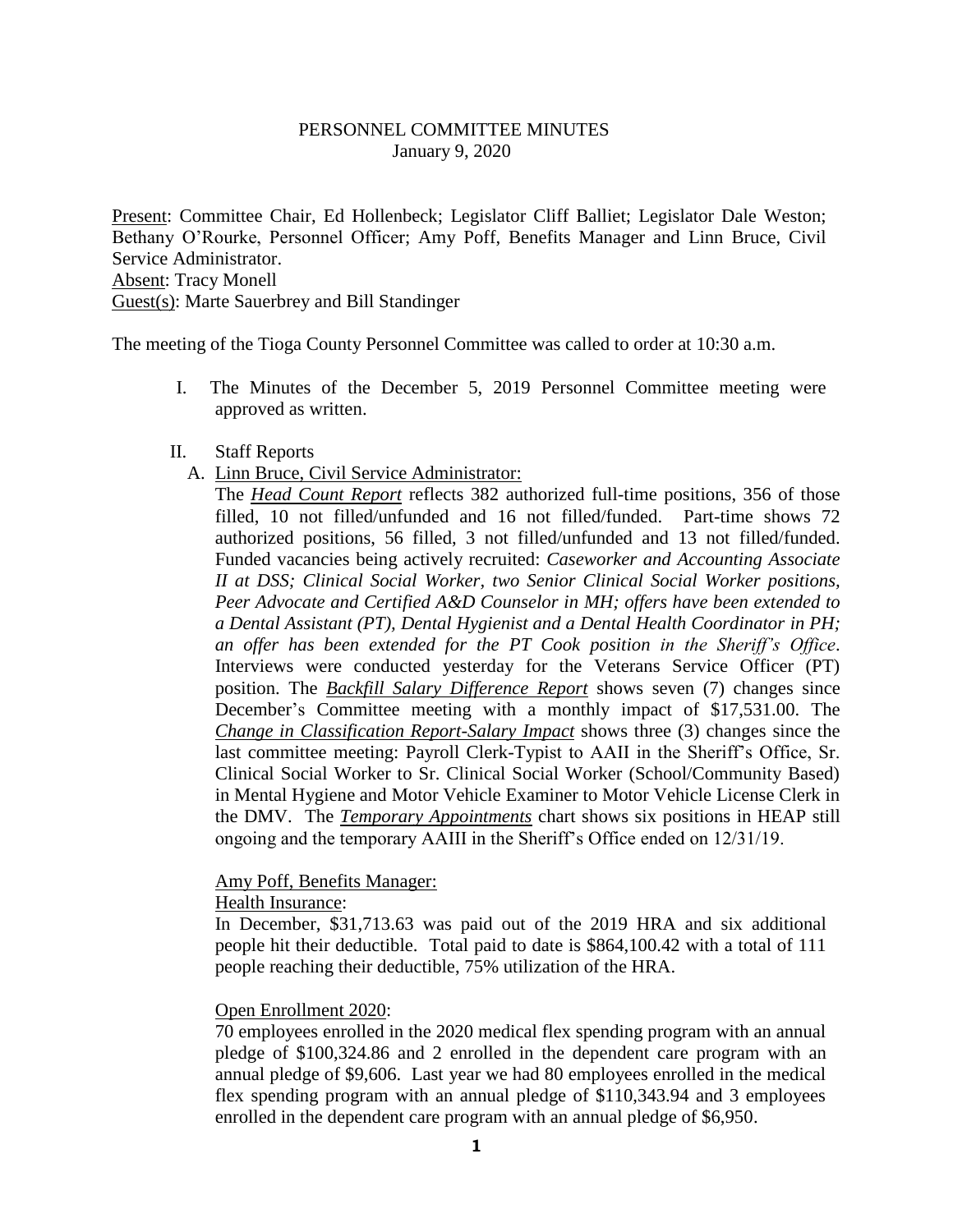49 employees enrolled in the CSEA dental coverage and 67 employees enrolled in CSEA vision coverage. For these programs, employees pay 100% of the premium.

# Workers' Compensation

The 2020 workers' compensation bills have been distributed to Tioga County and all the municipalities in Tioga County. The final 2020 workers' compensation budget is \$1,171,606.00 of which \$1,120,129.00 is billed to participants and \$51,477.00 is offset by revenue from New York State. The 2020 bill for Tioga County is \$560,581.06 which is a 19% decrease over Tioga County's 2019 bill of \$693,764.70.

Amy indicated that there is a rumor floating around that UMR (our third party administrator) will no longer be handling workers' compensation. She will keep us updated on any new information.

# B. Bethany O'Rourke, Personnel Officer

# Budget Tracking Report:

 The budget tracking report for end of year 2019 was displayed for review. In 2019 we collected \$4.181 (141.7%) of our projected revenues. We spent 96.7% of our appropriations.

# III. Old Business:

Flu Shots: Bethany gave an update on the 100 flu shots that were purchased for County employees. Two more clinics were held in December; however, 20 vaccines are left. She noted that next year we shouldn't purchase as many.

Corrections Negotiations: The Union held a ratification vote, the membership voted in down. We are waiting to hear back from them on whether we go back to the table or file for impasse.

Office Remodel: The office remodel in Personnel is pretty much complete. We have a small punch list for Buildings and Grounds to finish up. Nancy will be moving into her new office soon. The new Civil Service Assistant starts on January 21<sup>st</sup>.

### IV. New Business:

CSEA and TCLEA Negotiations: These negotiations are coming up in 2020. Bethany is putting some figures together. She will address the full Legislature for volunteers for the negotiating team once we get closer.

New Hire in Personnel: There is a resolution today to appoint the new Civil Service Assistant effective January 21<sup>st</sup>.

4<sup>th</sup> Quarter Exit Interview Report: The 4<sup>th</sup> quarter exit interview report was distributed for review. Bethany has forwarded the reports to the appropriate Department Heads and Committee Chairs.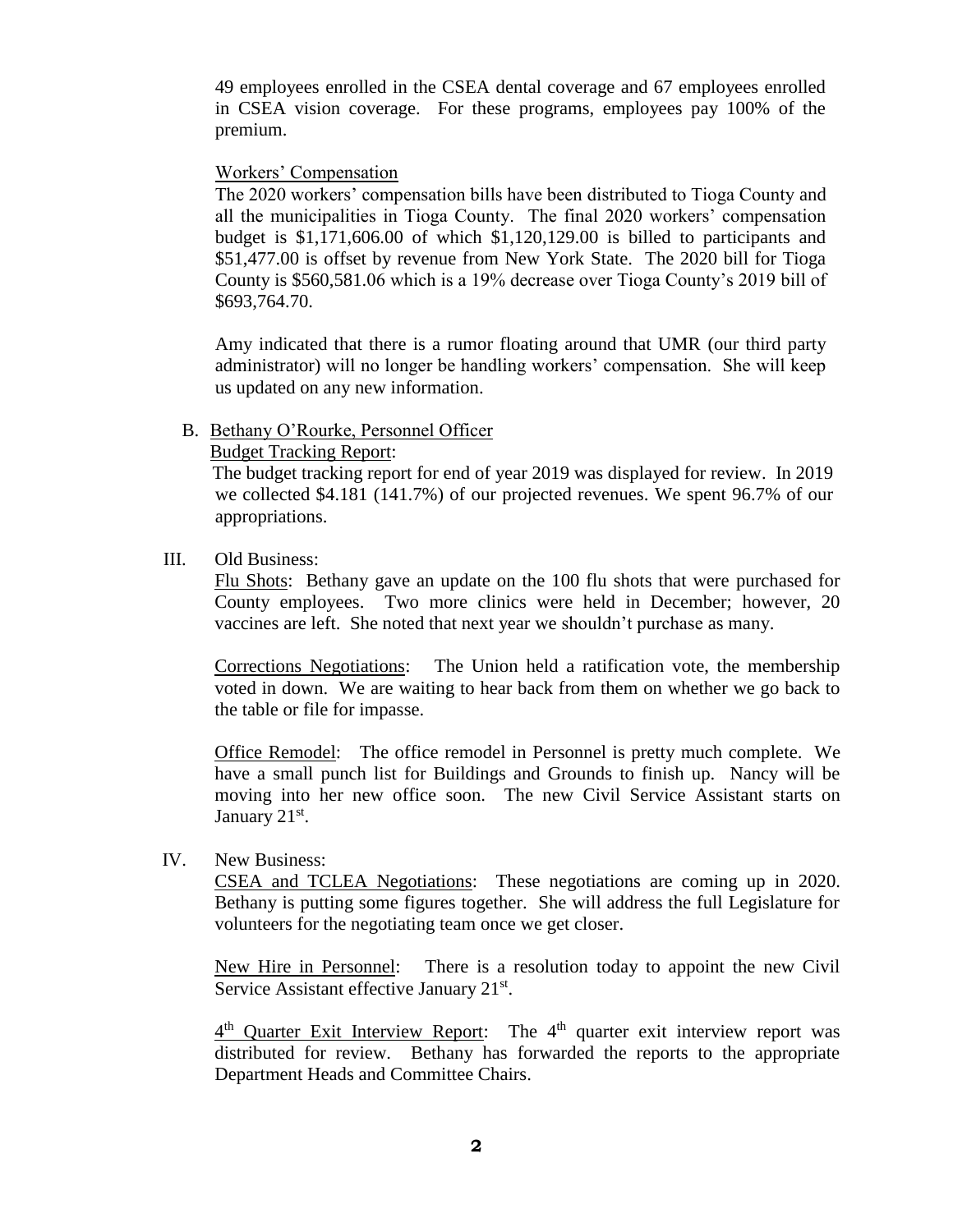# V. Resolutions:

Authorize 2020 Salaries (Board of Elections): This resolution authorizes the 2020 rates of pay for the Board of Elections employees retroactive to January 1, 2020.

Authorize Creation and Fill One FT Public Safety Dispatcher/Trainee (Sheriff's Office): Due to work assignments and staffing needs associated with New York State discovery laws of 2020, the Sheriff has a need to create an additional position within his office. This resolution creates one full-time position of Public Safety Dispatcher/Trainee effective January 15, 2020 and the Sheriff is allowed to fill at his earliest opportunity from either a mandated eligible list or provisionally pending the next civil service exam. The Sheriff's Office authorized full-time headcount shall increase from 106 to 107.

Authorize Salary above Hiring Base for Deputy Sheriff: The Sheriff has a need to backfill a vacant full-time Deputy Sheriff position. A transfer candidate with over 1.5 years of law enforcement experience has applied and been found both eligible and willing to accept a transfer from the Endicott Police Department. The Sheriff has received approval from the TCLEU to hire a new Deputy Sheriff at an annual salary reflecting 1 year of experience per the current union contract or \$53,947. This resolution authorizes the Sheriff to hire Jolene Payne at an annual salary of \$53,947 retroactive to January 4, 2020 and her salary will increase to \$57,459 after six months from her appointment date.

Authorize Appointment of Civil Service Assistant: Due to a promotion, the position of Civil Service Assistant became vacant as of January 4, 2020. This resolution provisionally appoints Kelly Quick to the title of Civil Service Assistant, pending successful completion of the civil service examination requirements, at an annual non-union salary of \$31,000.

Authorize Creation and Fill of one Temp, Full-time Accounting Associate I Position (Sheriff's Office): Due to staffing issues, the Sheriff has a need to create a temporary, full-time AAI position. This resolution creates one full-time temporary AAI position for a duration effective January 21, 2020 until June 30, 2020 at an hourly rate of \$13.19.

Authorize Salary Increase (Public Defender's Office): The Office of Court Administration has indicated Tioga County's CAP Court must commence on January 13, 2020, thereby making it necessary for coverage from the Public Defender's Office. The Public Defender plans to provide coverage by assigning one of the full-time Assistant Public Defenders. This resolution temporarily increases Tom Cline's annual salary as 2<sup>nd</sup> Assistant Public Defender from \$66,625 to \$101,625 while he is covering CAP Court.

Authorize Appointment of Chief Accountant: Due to a retirement, the Chief Accountant position will become vacant as of February 1, 2020. This resolution provisionally appoints Stephanie Jerzak to the title of Chief Accountant, pending successful completion of civil service examination, at an annual non-union salary of \$64,000 effective February 3, 2020.